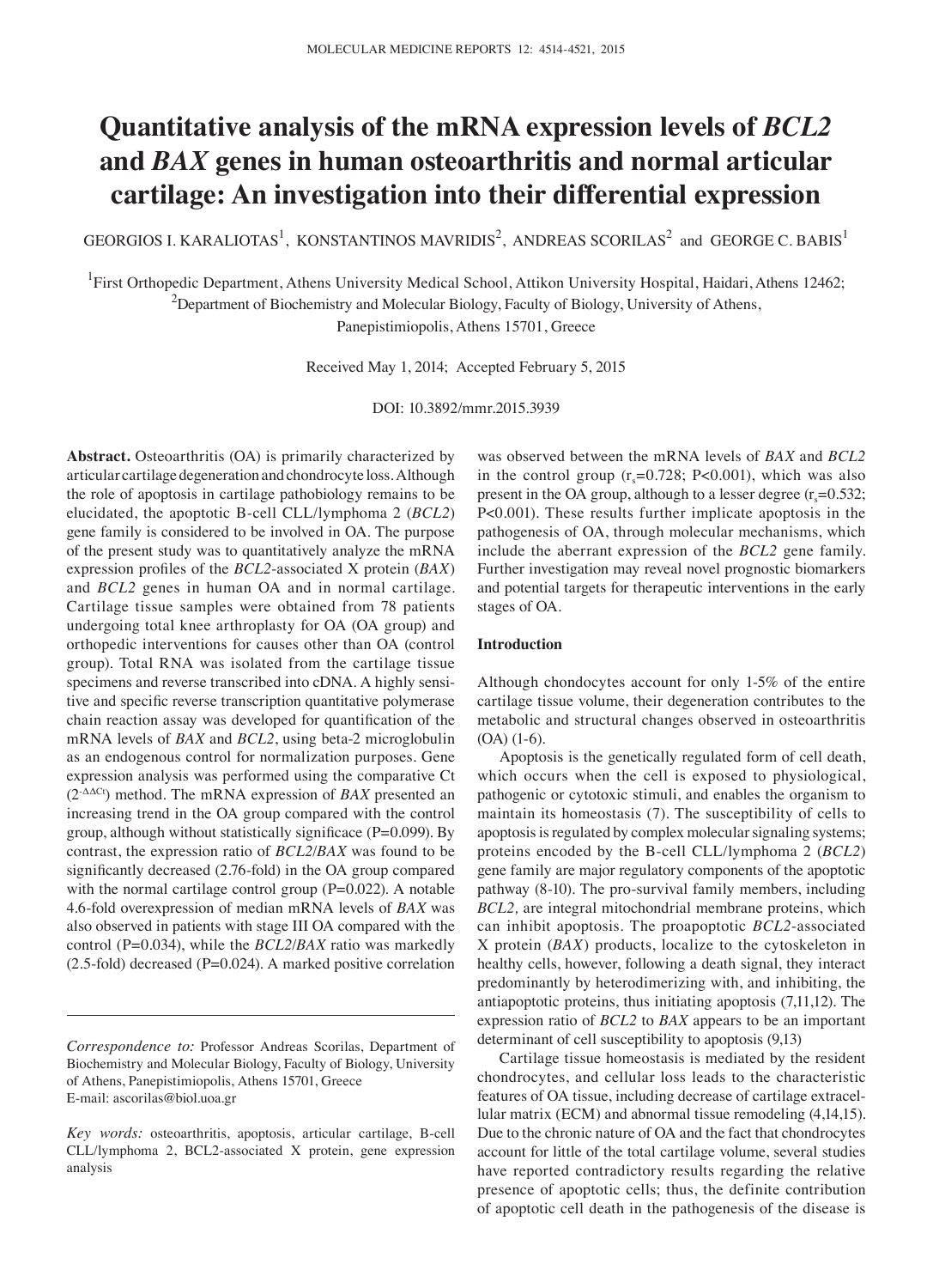difficult to determine (4,8,16,17). However, the assumption that cell death is a central feature in cartilage degradation has been examined in various studies, the majority of which report that apoptotic chondrocyte death occurs more frequently in OA than in healthy cartilage (17‑23). Furthermore, the cartilage in human OA exhibits nuclear and cytoplasmic features consistent with apoptotic cell death, and the presence of apoptosis in OA cartilage degeneration has been well demonstrated in *in vitro* and *in vivo* models (16,24).

There is increasing evidence that the *BCL2* gene family-apoptotic pathway may be important in the regulation of chondrocyte apoptosis and the aforementioned observed features of OA cartilage degeneration (16,25,26). The mRNA and protein levels of *BAX* and *BCL2* are detectable in chondrocytes of osteoarthritic and normal cartilage. Furthermore their protein levels in OA are reported to differentiate compared with those of the normal cartilage, with differences in their expression patterns between lesional and non-lesional areas of the same osteoarthritic cartilage (16,25,26).

The above-mentioned observations suggest that the relative expression levels of *BAX* and *BCL2* may be a regulator of chondrocyte apoptosis; alterations in the classical apoptotic *BCL2*/*BAX* expression ratio may contribute to the process of cartilage degeneration and may be involved in the pathogenesis of OA. In order to investigate any potential association between the expression profiles of these classic apoptosis‑associated genes and the biochemical pathways of OA, the present study quantitatively analyzed the mRNA levels of *BAX* and *BCL2* in normal and osteoarthritic human articular cartilage tissue.

#### **Materials and methods**

*Cartilage tissue samples.* The present study was performed in accordance with the ethical standards set out at the Declaration of Helsinki and was approved by the institutional review board of Attikon University Hospital (Athens, Greece). Patients' written informed consent were obtained prior to the start of the study. Cartilage tissue samples were isolated from 78 patients undergoing orthopedic surgical intervention, which were divided in two groups. The first group was termed the OA group and consisted of 50 specimens isolated from the visibly evident lesions located on the femoral and the tibial articular surface of the knee joint from patients undergoing total arthroplasty for OA. Images of the lesions were captured for documentation and the cartilage specimens were isolated from the lateral compartment of the osteoarthritic knee. The samples were obtained intraoperatively with the use of a sterile scalpel, irrigated with 10cc normal saline, snap frozen and stored at -80˚C until subsequent analysis. The second group was the control group, consisting of 28 tissue specimens that were isolated from non-weight bearing areas of the lateral femoral condyle articular surface during arthroscopic and reconstructive procedures for causes other than OA (n=16), or from visibly healthy weight bearing areas of the lateral tibial or femoral articular cartilage during above knee amputations or joint salvage procedures in patients with non-osteoarthritic knees  $(n=12)$ . In order to investigate the expression of apoptosis-associated genes in different stages of OA, the radiographic criteria of the Kellgren-Lawrence grading scale (27) were used. According to this classification

system, 27 OA samples belonged to patients with stage III osteoarthritis and 23 OA samples belonged to patients with stage IV disease (Table I).

*RNA extraction and cDNA synthesis.* The osteoarthritic and normal cartilage tissue specimens (~100 mg of each sample) were frozen in liquid nitrogen and pulverized until fine powder was obtained. Total RNA was extracted from the 78 tissue samples using TRIzol reagent® (Molecular Research Center, Inc., Cincinnati, OH, USA), according to the manufacturer's instructions. The resulting RNA pellet was dissolved in a maximum of 5  $\mu$ l RNA Storage solution (Applied Biosystems/Ambion, Austin, TX, USA) and stored in aliquots at -80˚C until use. The integrity of the RNA was confirmed in randomly selected samples via agarose gel electrophoresis. Following RNA extraction, the total quantity of RNA from each tissue sample was utilized for first‑strand cDNA synthesis. The reaction mix also contained  $1 \mu$ g oligo(dT)<sub>18</sub> reverse transcription primer, 50 mM Tris-HCl (pH 8.3), 75 mM KCl, 3 mM  $MgCl<sub>2</sub>$ , 10 mM dithiothreitol, 0.5 mM each dNTP, 100 units M-MuLV reverse transcriptase RNase H- (Finnzymes Oy, Espoo, Finland), 20 units RNase inhibitor (HT biotechnology LTD, Cambridge, England) and diethylpyrocarbonate-treated (DEPC) water to a total volume of 20  $\mu$ l. The reverse transcription reaction was incubated at 37˚C for 60 min and was terminated by incubation at 70˚C for 15 min.

*Quantitative (q) polymerase chain reaction (PCR).*  Gene specific primers were designed and synthesized by VBC-Biotech GmbH (Vienna, Austria) for the amplification of the mRNA transcripts of the *BCL2* and *BAX* target genes, as well as for beta-2-microglobulin (*B2M*), which was used as a reference gene. The previously published genomic sequences were consulted for the design of the primers (GenBankTM accession nos. NG\_009361.1, NG\_012191.1 and NG\_012920.1 for *BCL2*, *BAX* and *B2M*, respectively). *B2M* was selected for normalization purposes due its reported biological stability in human osteoarthritic articular cartilage (28). The *BCL2* specific primers were: forward 5'-TCGCCCTGTGGATGACTGA-3' and reverse 5'‑CAGAGACAGCCAGGAGAAATCA‑3', producing a 134 base pair (bp) PCR amplicon, the *BAX* specific primers were: forward 5'‑TGGCAGCTGACATGTTTTCTGAC‑3' and reverse 5'-TCACCCAACCACCCTGGTCTT-3', generating an amplicon of 195 bp and the *B2M* primers were: forward 5'‑ACTGAATTCACCCCCACTGA‑3' and reverse 5'‑AAGCAAGCAAGCAGAATTTGGA‑3', resulting in a product of 167 bp.

Reverse transcription-qPCR analysis was performed in 96‑well plates on an ABI Prism 7500 Thermal Cycler (Applied Biosystems). The reaction mixture contained  $0.2 \mu l$  cDNA, 50-75 nM primers,  $5 \mu L$  Kapa SYBR<sup>®</sup> Fast Universal 2X qPCR Master mix (Kapa Biosystems, Inc., Woburn, MA, USA),  $0.2 \mu L$  50X Rox Low passive reference dye (Kapa Biosystems) and DEPC water in a total volume of 10  $\mu$ l. The reactions were performed in duplicate under the following conditions: 95<sup>°</sup>C for 3 min as a polymerase activation step, 40 cycles of 95˚C for 15 sec for denaturation, and 60˚C for 1 min for primer annealing, extension and fluorescence detection. Each run included a negative control (no cDNA), as well as a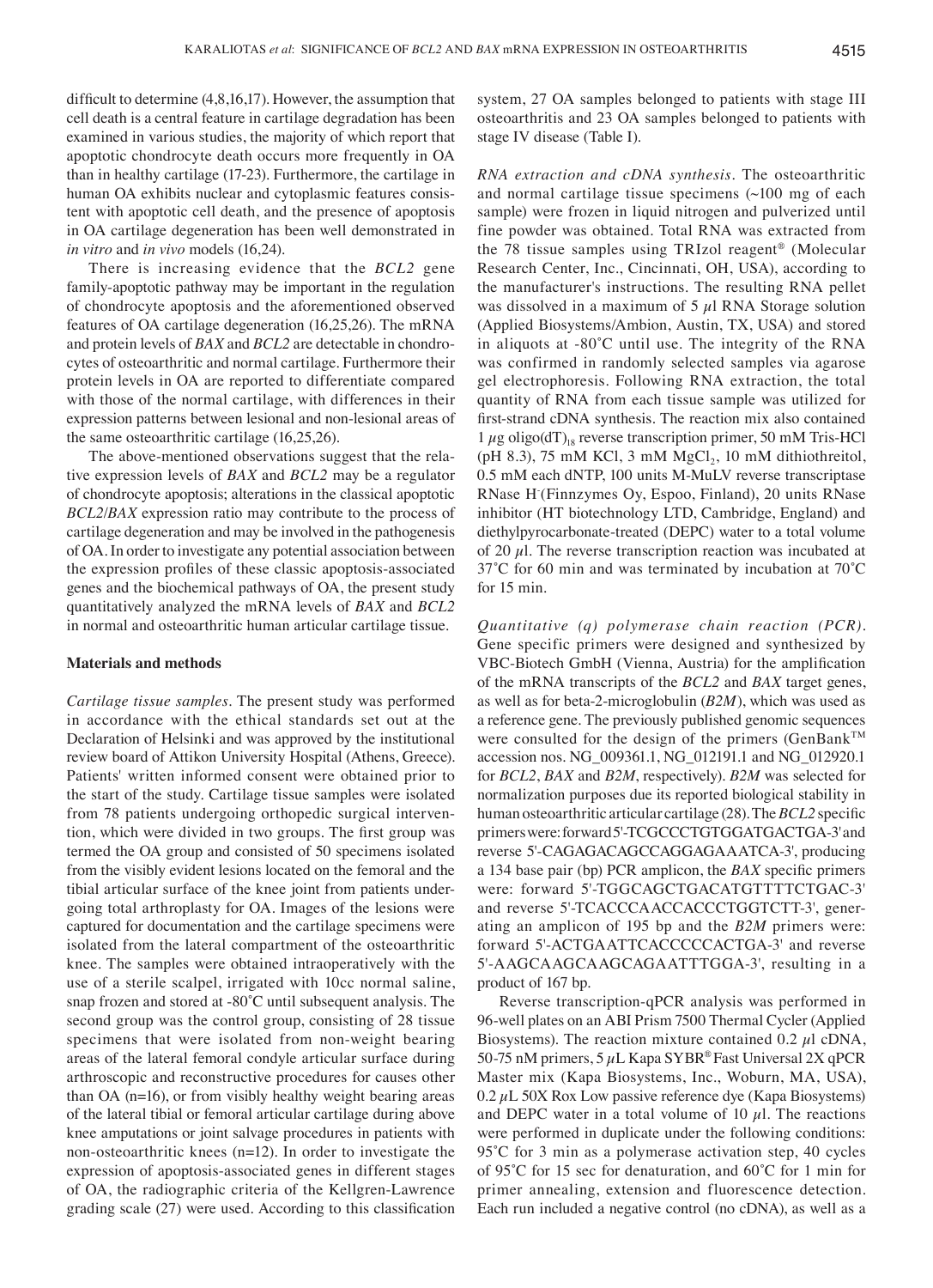|                                                     | Cartilage tissue sample, $n$ (%) |                         |  |  |
|-----------------------------------------------------|----------------------------------|-------------------------|--|--|
| Characteristic                                      | Normal $(n=28)$                  | Osteoarthritis $(n=50)$ |  |  |
| Age (median, mean $\pm$ standard error of the mean) | $38.5, 40.9 \pm 3.4$             | $73.0, 72.7 \pm 0.87$   |  |  |
| Gender $(n, \%)$                                    |                                  |                         |  |  |
| Female                                              | 14(50.0)                         | 42(84.0)                |  |  |
| Male                                                | 14(50.0)                         | 8(16.0)                 |  |  |
| Stage of osteoarthritis                             |                                  |                         |  |  |
| Ш                                                   |                                  | 27(54.0)                |  |  |
| IV                                                  |                                  | 23(46.0)                |  |  |

|  |  |  |  |  |  |  |  |  |  | Table I. Characteristics of the normal and osteoarthritic tissue samples. |
|--|--|--|--|--|--|--|--|--|--|---------------------------------------------------------------------------|
|--|--|--|--|--|--|--|--|--|--|---------------------------------------------------------------------------|

common calibrator sample, which consisted of cDNA reverse transcribed from RNA isolated from the PC‑3 human prostate cancer cell line (American Type Culture Collection, Manassas, VA, USA) that was found to be steadily expressed in all genes under investigation, and was therefore used for normalization between the runs. Dissociation curves (60‑95˚C, with a heating rate of 0.1˚C/sec) and fluorescence data (every 0.3˚C) were produced following the amplification, in order to corroborate the presence of the predominant reaction products, through their unique melting temperatures (Tm), and the absence of any non*‑*specific products and/or primer-dimers. The Tm of the specific PCR amplicons were, 83.9, 85.7 and 81.3˚C for *BCL2*, *BAX* and *B2M*, respectively. Randomly selected PCR products were also electrophoresed on 3% w/v agarose gels in order to confirm the presence of a unique amplicon.

Calculations were performed using Sequence Detection system, version 1.2.3 computer software (Applied Biosystems). Gene expression analysis was performed using the comparative  $C_t$  (2<sup>- $\Delta\Delta$ Ct</sup>) method (29). Briefly, the PCR products were detected by measuring the emitted fluorescence  $(R_n)$  at the end of each reaction cycle and average  $C_T$  values were calculated for subsequent expression analysis. The threshold cycle  $(C_t)$  corresponds to the number of cycles required to detect a fluorescence signal above the baseline. The relative quantification units (RQ units= $2^{-\Delta\Delta Ct}$ ), representative of the normalized expression of the target genes, were calculated for each sample.  $\Delta \Delta C_t$  is the difference between the  $\Delta C_t$  value of a cartilage tissue sample and the  $\Delta C_{\scriptscriptstyle T}$  for the calibrator sample, whereas  $\Delta C_{\scriptscriptstyle t}$  is the difference between the  $C_t$  value of the target gene ( $BCL2$  or  $BAX$ ) and the C<sub>t</sub> of the endogenous reference gene (*B2M*).

In order to confirm that amplification was performed with equal efficiencies for the target and the reference genes, thus allowing relative quantification according to the  $2^{\triangle\Delta CT}$ formula, validation experiments were performed using different quantities of input cDNA (Fig. 1). The cDNA dilution series, covering several orders of magnitude, were used for  $BCL2, BAX$  and  $B2M$  amplification, and the resulting  $C_t$  values were plotted against Log10 [cDNA quantity]. The reaction efficiencies (E%) were estimated using the following formula:  $E\% = [-1 + 10^{(-1/slope)}] \times 100.$ 

*Statistical analysis.* Non-parametric statistical analyses were performed as the distribution of variables between the

groups was not Gaussian. For calculation of the *BCL2*/*BAX* ratio, the RQ units of *BCL2* were divided by those of *BAX* for each sample. The Mann-Whitney *U* was used to analyze the differences in the normalized expression levels of *BCL2*, *BAX* and *BCL2*/*BAX* between the groups of individuals. Spearman's correlation coefficient  $(r<sub>s</sub>)$  was used in order to examine associations between the continuous variables in the investigation. Receiver operating characteristic (ROC) curves were generated for the expression levels of *BCL2*/*BAX* by plotting sensitivity against (1‑specificity). The calculations for the Area Under the Curve (AUC) were based on Hanley and McNeil's method (30). To calculate the mRNA expression frequencies of *BCL2* and *BAX* in normal and OA tissue samples, the following cutoff points were used: the 50<sup>th</sup> percentile (median) for the expression of  $BCL2$  and the  $65<sup>th</sup>$  percentile for the expression of *BAX*; differences were assessed using Fisher's exact test. Binary logistic regression models were used in order to estimate the odds ratio (OR) for the presence of OA. All statistical analyses were performed using SPSS 17.0 software (SPSS Inc., Chicago Il, USA).

## **Results**

*Quantitative assessment of the mRNA expression levels of BAX and BCL2.* A highly sensitive and specific qPCR assay was developed and evaluated for quantification of the mRNA levels of *BAX* and *BCL2*. The specific amplification of the expected products, according to primer design, was evidenced by a peak in the melting curve analysis and the detection of a single distinctive band in agarose gel electrophoresis for randomly selected cartilage tissue specimens (data not shown). Validation experiments were also performed in order to calculate the qPCR reaction efficiency for each amplicon, using a wide range of inital cDNA template quantities. The amplification efficiencies of *BCL2*, *BAX* and *B2M*, calculated from the slopes of the calibration curves deriving from the validation experiments (slope<sub>BCL2</sub>=-3.446, r<sup>2</sup>=0.996; slope<sub>BAX</sub>=-3.479,  $r^2 = 0.999$  and  $slope_{B2M} = -3.441$ ,  $r^2 = 0.998$ , respectively) were 95.1, 93.8 and 95.3%, respectively (Fig. 1). These data confirmed that the PCR amplicons were produced with similar efficiencies, which consequently enabled the use of the  $\Delta \Delta C_t$ method for calculating the RQ expression units of the *BAX* and *BCL2* mRNA transcripts.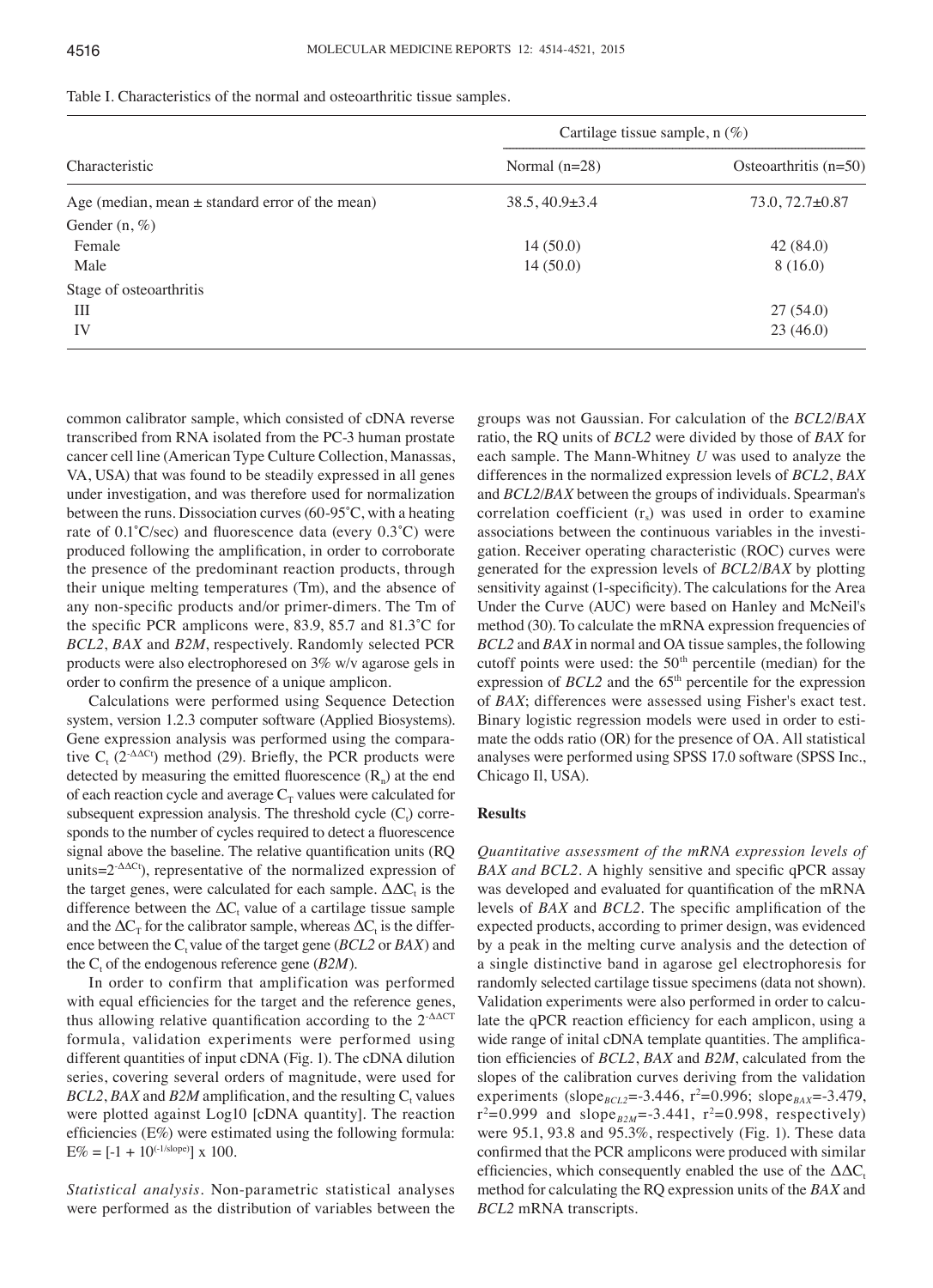|                                |                   |              | Percentile |        |             |       |       |
|--------------------------------|-------------------|--------------|------------|--------|-------------|-------|-------|
| Variable                       | $Mean \pm SEM$    | Range        | 10         | 25     | 50 (median) | 75    | 90    |
| Osteoarthritis $(n=50)$        |                   |              |            |        |             |       |       |
| $BAX$ expression <sup>a</sup>  | $1.64 \pm 0.31$   | 0.00426-7.68 | 0.00426    | 0.0444 | 0.739       | 2.58  | 5.59  |
| $BCL2$ expression <sup>a</sup> | $118 + 31$        | 0.342-1.171  | 0.342      | 1.04   | 57.2        | 132   | 229   |
| $BCL2/BAX$ ratio <sup>b</sup>  | $208 + 54$        | 0.0454-1,598 | 0.840      | 18.8   | 61.2        | 308   | 467   |
| Normal $(n=28)$                |                   |              |            |        |             |       |       |
| $BAX$ expression <sup>a</sup>  | $0.772 \pm 0.258$ | 0.00426-6.39 | 0.00426    | 0.0166 | 0.244       | 0.870 | 2.26  |
| $BCL2$ expression <sup>a</sup> | $86.2 \pm 26.1$   | 0.342-664    | 0.947      | 12.3   | 41.8        | 93.9  | 210   |
| $BCL2/BAX$ ratio <sup>b</sup>  | $418 \pm 117$     | 8.38-2,020   | 33.5       | 68.4   | 169         | 558   | 1,508 |

| Table II. Distribution of mRNA expression levels of <i>BAX</i> and <i>BCL2</i> , and <i>BCL2/BAX</i> ratio in osteoarthritic and normal tissues |  |
|-------------------------------------------------------------------------------------------------------------------------------------------------|--|
|-------------------------------------------------------------------------------------------------------------------------------------------------|--|

SEM, standard error of the mean; *BCL2*, B-cell CLL/lymphoma 2 gene; *BAX*, *BCL2*-associated X protein gene; <sup>a</sup>relative quantification (RQ) units; <sup>b</sup> *BCL2* RQ units/*BAX* RQ units.

Table III. Frequencies of the mRNA expression levels of *BAX* and *BCL2* between normal and OA tissue samples

| Variable |                 | Individuals, $n$ (%) |           |                      |
|----------|-----------------|----------------------|-----------|----------------------|
|          | Individuals (n) | Normal               | <b>OA</b> | P-value <sup>®</sup> |
| BAX      |                 |                      |           |                      |
| Negative | 51              | 23(82.1)             | 28(56.0)  | 0.026                |
| Positive | 27              | 5(17.9)              | 22(44.0)  |                      |
| BCL2     |                 |                      |           |                      |
| Negative | 39              | 16(57.1)             | 23(46.0)  | 0.479                |
| Positive | 39              | 12(42.9)             | 27(54.0)  |                      |

OA, osteoarthritis; *BCL2*, B-cell CLL/lymphoma 2 gene; *BAX, BCL2*-associated X protein gene; <sup>a</sup>Calculated by Fisher's exact test.

*Distribution of the mRNA levels of BAX and BCL2 mRNA and the BCL2*/*BAX expression ratio in OA compared with normal cartilage.* The comparative study of the mRNA levels of *BAX* and *BCL2* between the normal and OA tissue cartilage samples enabled identification of important differential expression patterns. The mRNA levels of *BAX* presented an increasing trend in patients with primary OA (median=0.739 RQ units) compared with the normal individuals (median=0.244 RQ units; Table II), however this was not statistically significant  $(P=0.099)$ . When the individuals were dichotomized according to the *BAX* mRNA expression status, the expression frequency of *BAX* was significantly higher (P=0.026) in the OA group compared with the normal group (44.0, vs 17.9%, respectively; Table III). The mRNA levels of *BCL2* remained predominantly unchanged ( $P=0.904$ ) in the OA group (median=57.2 RQ units) compared with the normal group (median=41.8 RQ units; Table II). The expression frequencies of *BCL2* were also similar ( $P=0.479$ ) between the OA and normal groups (54.0, vs 42.9%, respectively; Table III).

However, the *BCL2*/*BAX* expression ratio was significantly decreased (2.76‑fold) in the OA group compared with the normal group (P=0.022), with a median *BCL2*/*BAX* expression ratio of 169 in the normal group and 61.2 in the OA group



Figure 1. Quantitative polymerase chain reaction for the *BCL2*, *BAX* and *B2M* genes. Calibration curves for the *BCL2*, *BAX* and *B2M* genes. Threshold cycle values were plotted against Log10[cDNA quantity] and data were fit using least squares linear regression analysis. The slopes of the resulting curves were approximately equal, confirming that amplification was performed with similar efficiencies for all three reaction products. *BCL2*, B-cell CLL/lymphoma 2; *BAX*, BCL2-associated X protein; B2M, beta-2-microglobulin.

(Table II; Fig. 2A). Binary logistic regression analysis revealed that individuals with higher *BCL2*/*BAX* expression ratios were significantly less likely to suffer from OA (OR=0.400,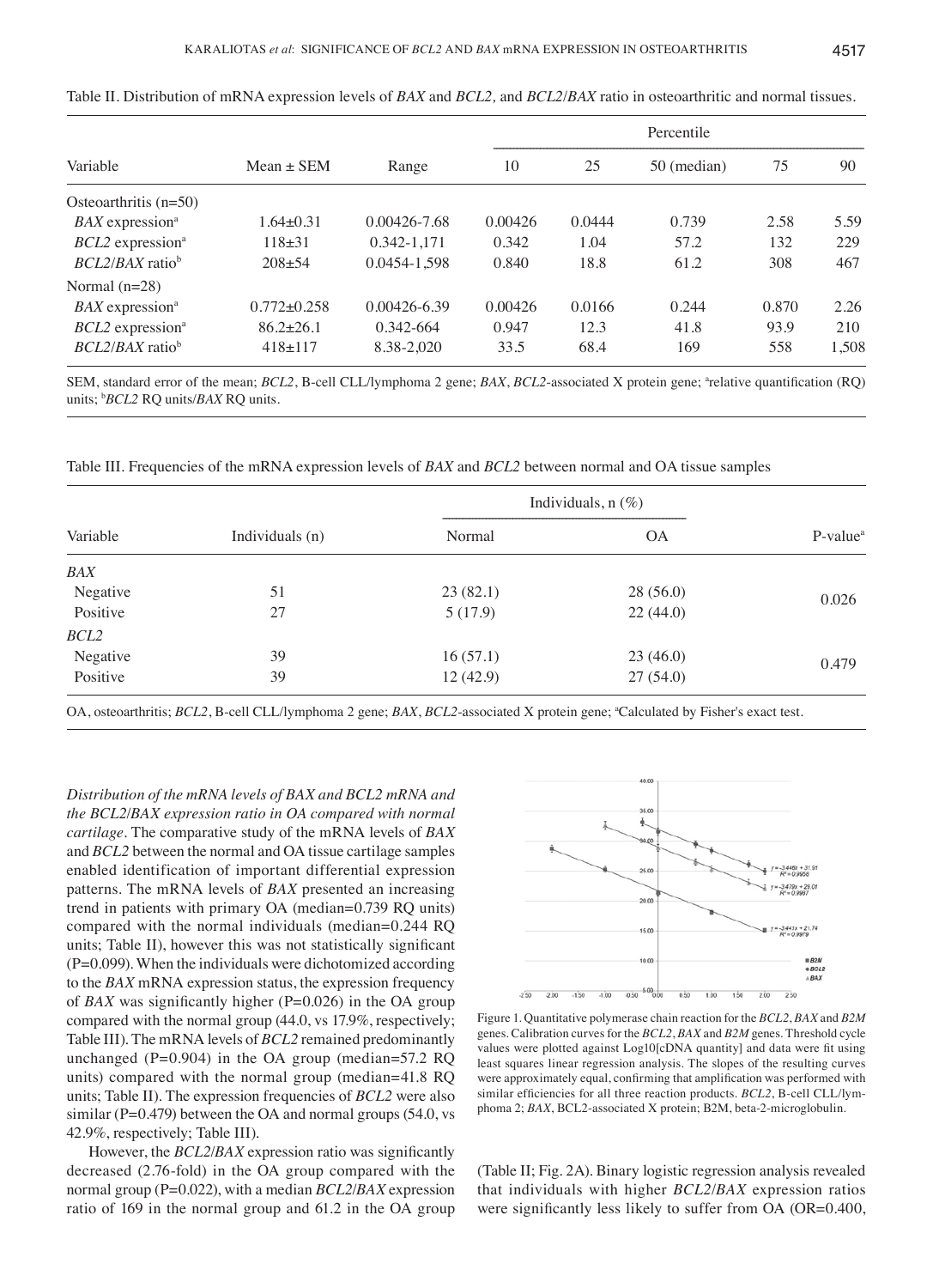| Covariant          | Crude odds ratio | 95% CI         | P-value |
|--------------------|------------------|----------------|---------|
| $Log_{10}BAX$      | 1.39             | $0.891 - 2.16$ | 0.147   |
| $Log_{10}BCL2$     | 0.828            | $0.517 - 1.33$ | 0.432   |
| $Log_{10}BCL2/BAX$ | 0.400            | 0.181-0.884    | 0.024   |
| Age                | 1.29             | 1.13-1.48      | < 0.001 |

Table IV. Binary logistic regression analysis for the occurrence of osteoarthritis.

CI, confidence interval of the estimated crude odds ratio; *BCL2*, B-cell CLL/lymphoma 2 gene; *BAX*, *BCL2*-associated X protein gene.



Figure 2. Differential distribution of the *BCL2*/*BAX* expression ratio in normal and OA tissue samples. (A) *BCL2*/*BAX* expression ratio in normal and osteoarthritic cartilage tissue samples. The bold lines represent the median expression, the y-axis is presented in logarithmic scale and the p-value was calculated using the Mann-Whitney *U* test. (B) ROC curve for the *BCL2/BAX* ratio. BCL2, B-cell CLL/lymphoma 2 gene; BAX, BCL2-associated X protein gene; ROC, receiver operating characteristic; AUC, area under the curve; CI: confidence interval for the AUC.

95% CI=0.181‑0.884; P=0.024), as shown in Table IV. Additionally, ROC curve analysis revealed the important *BCL2*/*BAX* ratio value in effectively discriminating the normal from OA samples (AUC=0.673, 95% CI=0.541‑0.805, P=0.022; Fig. 2B).

*mRNA expression levels of BAX, BCL2 and the BCL2*/*BAX ratio in radiographical stages of OA.* The expression levels of the apoptosis-associated genes investigated in the present study were also examined at different stages of OA, according to the radiographic criteria of the Kellgren-Lawrence grading scale (27). No statistically significant change was found between stage III and stage IV OA in the mRNA expression levels of *BAX* (P=0.157) or *BCL2* (P=0.395), or the *BCL2*/*BAX* expression ratio (P=0.950).

Notably, a significant 4.6‑fold overexpression of median *BAX* mRNA levels was observed between the normal group and the stage III OA group (P=0.034), with the stage III OA group having a median expression of 1.12 *BAX* RQ units, compared with 0.244 in the normal group (Fig. 3A).

In addition, the *BCL2*/*BAX* ratio was markedly decreased (2.5-fold) between the normal group and the stage III OA group (Fig. 3B). The normal group had a median *BCL2*/*BAX* expression of 169, which was significantly (P=0.024) lower compared with that in the stage III OA group (66.8; Fig. 3B). By contrast, the mRNA levels of *BCL2* did not differentiate substantially (P=0.419) between the stage III OA and normal group.

*Associations between the mRNA expression levels of BAX, BCL2, BCL2*/*BAX and patient characteristics.* A significant

positive correlation was observed between the mRNA levels of *BAX* and *BCL2* in the normal group  $(r<sub>s</sub>=0.728; P<0.001)$ ; and in the OA group, although to a lesser degree  $(r_s=0.532; P<0.001)$ . High mRNA levels of *BAX* were also correlated with increased age, which was statistically significant only for the set of tissue samples derived from normal individuals  $(r_s=0.502; P=0.007)$ . Similarly, a marked negative correlation was found between the *BCL2/BAX* expression ratio and increased age  $(r_s = -0.580)$ ; P=0.004) within the normal group, but not in the OA group. Elevated mRNA levels of *BCL2* were weakly correlated with increased age within the OA group  $(r_s=0.396; P=0.004)$ , but not among the normal samples. Gender was not associated in any case with the mRNA levels of *BAX* or *BCL2* or the *BCL2*/*BAX* expression ratio (P>0.05, Mann-Whitney *U* test).

#### **Discussion**

The hypothesis that chondrocyte cell death is a central feature of the pathogenesis of OA has been examined previously (1,2,22,23). Numerous studies have reported either direct or indirect evidence of increased apoptosis associated with human osteoarthritis (16,24,31-34). *In vitro* and *in vivo* studies have implicated the *BCL2* apoptotic gene family in the regulation of chondrocyte apoptosis and cartilage degradation (16,22,23,25,26).

The majority of studies examining the expression status of the classical *BCL2* and *BAX* apoptotic genes in human OA have demonstrated altered gene expression patterns at the protein level (16,25,26). Due to the limited material often available from cartilage human specimens and the difficulties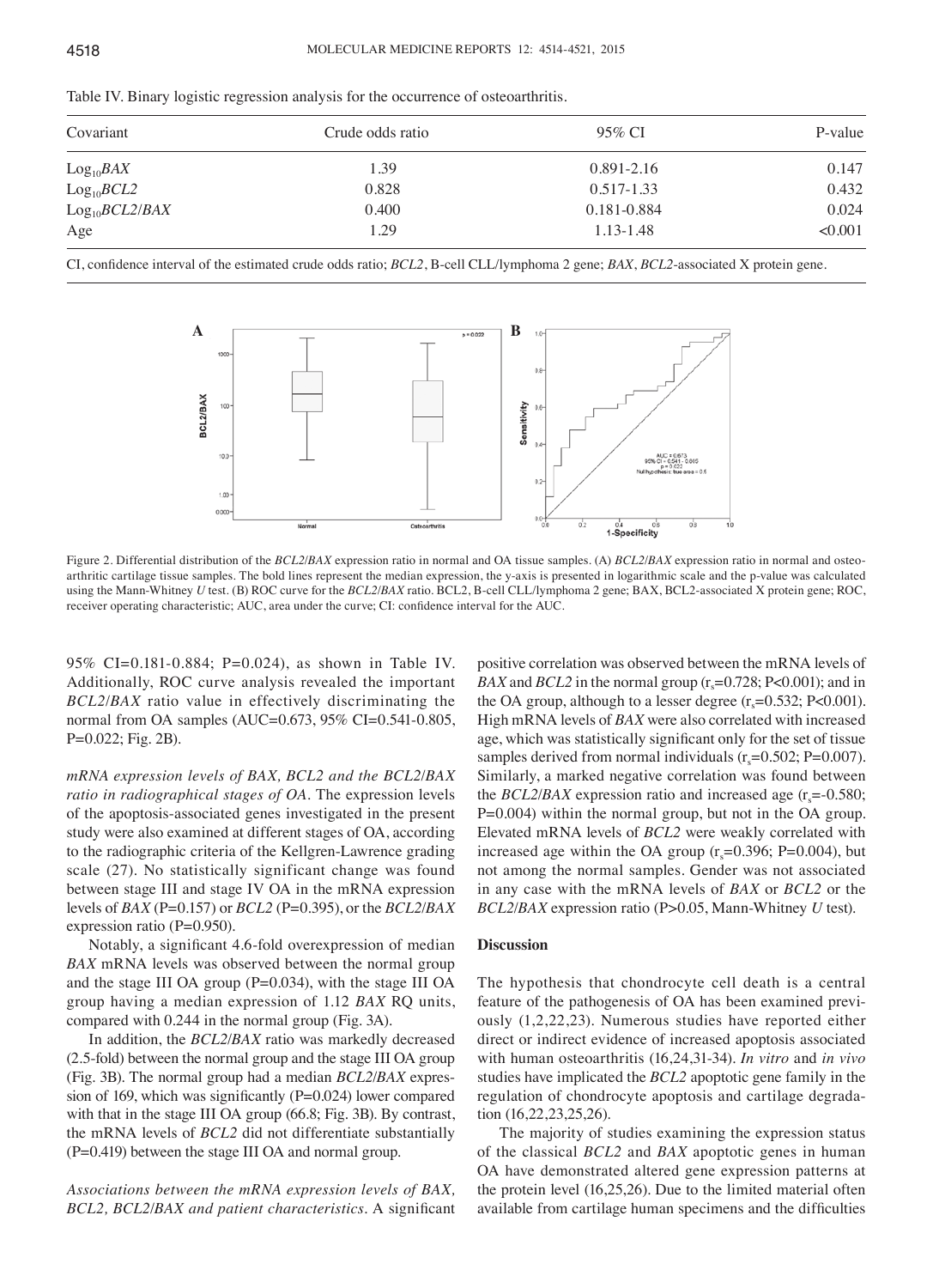

Figure 3. mRNA levels of *BAX* and the *BCL2*/*BAX* expression ratio in normal tissues and OA tissues of different stages of advancement. Distribution of mRNA levels of (A) *BAX* and the (B) *BCL2*/*BAX* ratio in normal, stage III and stage IV osteoarthritic cartilage tissue samples. The bold lines represent the median values and \* represent outliers. The y-axis is presented in logarithmic scale. The p-values were calculated using the Mann-Whitney *U* test, by comparing the normal group with the stage III OA and the stage IV OA samples. BCL2, B-cell CLL/lymphoma 2 gene; BAX, BCL2-associated X protein gene.

in isolating total RNA from these samples, there has not been, to our best knowledge, a study that quantitatively analyzes the mRNA expression of apoptosis-associated genes. The present study is the first, to the best of our knowledge, to investigate the differential gene expression of *BCL2* and *BAX* in human OA and normal articular cartilage at the mRNA level, via a hypersensitive and specific qPCR method.

The results of the qPCR demonstrated that the ratio of *BCL2*/*BAX* mRNA expression levels was significantly decreased (2.76‑fold) in the OA tissues compared with the normal cartilage tissues ( $P=0.022$ ). It is well established that a decrease in the *BCL2*/*BAX* expression ratio is associated with the induction of apoptosis in several human tissues, whereas an increase in this apoptotic ratio is associated with a poor prognosis in several types of cancer, and can render tumor cells resistant to the induction of apoptosis by drug therapy (9,13,35,36). Furthermore a study by Chen *et al* suggested that the *BCL2*/*BAX* mRNA ratio is important in governing the susceptibility of human chondrocytes to apoptosis (37).

The gene expression levels of *BCL2* and *BAX* in normal and osteoarthritic tissue samples were also determined in the present study; the mRNA levels of *BAX* in the OA tissues was increased, but without significance, compared with the healthy tissues. However, the expression frequency of *BAX* was significantly elevated in the OA group  $(P=0.026)$ . This trend was also observed by Hu *et al* in a small sample size of nine OA and six normal cartilage samples, who reported the overexpression of *BAX* mRNA in the OA samples, compared with the normal samples (25). In terms of the gene expression of *BCL2*, no significant difference was observed between the two groups. These results differ from those of Kim *et al,* who reported significantly higher protein levels of *BCL2* levels in normal cartilage, obtained from autopsy, compared with OA cartilage, obtained from patients with knee OA (16). These differences may be attributed to the use of autopsy specimens as healthy controls, since differences in gene expression patterns may be affected by issues of biomolecule stability or alterations in chondrocyte phenotype following death (38).

The importance of the *BCL2*-*BAX* apoptotic pathway in cartilage degradation was further supported by differences in gene expression levels observed between the normal tissues and different stages of OA, and positive correlations between the mRNA levels of *BAX* and *BCL2* in both the normal and OA groups. Since the OA samples in the present study were obtained from patients during knee arthroplasty, the tissue samples represented only late stages of the disease (KL grading scale III or IV). However, although no statistically significant differences were found between the stage III and stage IV OA samples, a significant  $(P=0.034)$  increase in the mRNA levels of *BAX* and a notable decrease in *BCL2*/*BAX* ratio were observed between the normal samples and stage III samples (P=0.024). These observations suggest that a balance between the gene expression levels of *BCL2* and *BAX* is required to maintain tissue homeostasis and, when this balance is disturbed, the cell response to apoptotic stimuli may drive the progression of OA.

A correlation between the expression of classical apoptotic genes and patient age was also observed. A positive correlation between the mRNA levels of *BAX* and increasing age, and a negative correlation between the *BCL2*/*BAX* ratio and increasing age were observed. Several studies have implicated the expression levels of *BCL2* and *BAX* in the molecular basis of age‑related changes in several human tissues (39‑43). In a comparative study of a mouse OA model Mistry *et al* reported that the protein levels of *BCL2* and *BAX*, analyzed by immunohistochemistry, decreased with age (44). In the present study, the groups were not age-matched, since the prevalence of OA in young individuals is low, and obtaining healthy knee cartilage specimens from aged individuals is extremely difficult (38). The association between the qualitative and/or quantitative differences in the extracellular matrix of the articular cartilage and aging may contribute to the reduction in the maintenance and repair potential of old cartilage and the increased incidence of degenerative cartilage disease (4,45-47). However, whether alterations in the differential expression patterns of *BCL2* and *BAX* contribute to the vulnerability of aging cartilage, or vice versa, during the development of OA remain to be elucidated. Further investigation is necessary to identify whether the alterations in the relative gene expression levels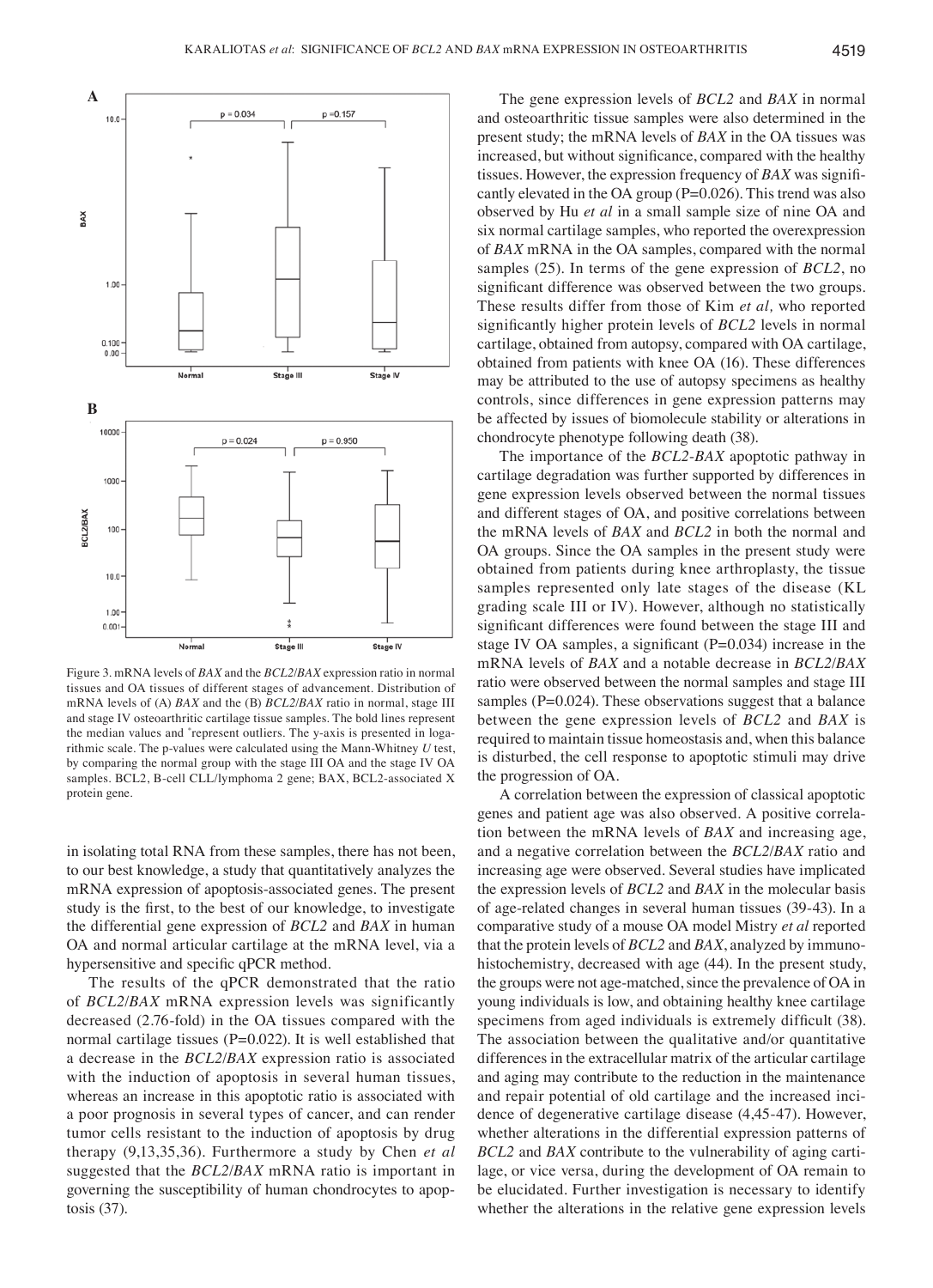of the *BCL2*/*BAX* apoptotic pathway reflect the response of chondrocytes to the increased biomechanical load, decrease of the cartilage repair potential due to the normal aging process or the severity of OA.

Although the role of apoptosis and of the *BCL2*/*BAX* gene apoptotic pathway in the development of OA remains to be fully elucidated, delineation of the apoptotic mechanisms occurring in the articular cartilage tissue may offer potentially useful therapeutic targets for OA. Chen *et al* reported that selenium partly inhibits the apoptotic cell death induced by T-2 mycotoxin in human chondrocytes by decreasing the *BCL2*/*BAX* ratio (37). Feng *et al* reported that chondrocytes overexpressing *BCL2* are resistant to apoptosis induced by serum withdrawal and retinoic acid treatment (48), while Mukherjee *et al* reported that staurosporine-mediated chondrocyte death coincided with increased mRNA expression levels of *BAX*:*BCL‑X*, and that pretreatment of cultures with nimesulide or ibuprofen, protects chondrocytes against cell death (49). Furthermore, Amling *et al* demonstrated that PTHrP stimulates the protein expression of *BCL2* in chondrocytes *in vivo* and *in vitro* (50). Further investigations may reveal whether the pharmacological inhibition of cell death in chondrocyes is clinically valuable for OA (4).

Despite increasing evidence that chondrocyte apoptosis is associated with the development of OA, the importance of that link, and whether chondrocyte apoptosis is a cause or a result of cartilage degeneration, remains to be elucidated (2,51). The results of the present study further implicate apoptosis in the pathogenesis of OA, through molecular mechanisms, which include the aberrant expression of the *BCL2* gene family. Additional investigation of this association, and the ability to intervene in the process of apoptosis may reveal novel prognostic biomarkers and potential targets for early therapeutic interventions in the treatment of OA.

## **Acknowledgements**

This study was co-financed by the Hellenic Association of Orthopaedic Surgery & Traumatology and the University of Athens, Special Account for Research Grant (Kapodistrias).

#### **References**

- 1. Chang J, Wang W, Zhang H, Hu Y, Wang M and Yin Z: The dual role of autophagy in chondrocyte responses in the pathogenesis of articular cartilage degeneration in osteoarthritis. Int J Mol Med 32: 1311‑1318, 2013.
- 2. Mutijima E, De Maertelaer V, Deprez M, Malaise M and Hauzeur JP: The apoptosis of osteoblasts and osteocytes in femoral head osteonecrosis: its specificity and its distribution. Clin Rheumatol 33: 1791‑1795, 2014.
- 3. Vaillancourt F, Fahmi H, Shi Q, *et al*: 4-Hydroxynonenal induces apoptosis in human osteoarthritic chondrocytes: the protective role of glutathione-S-transferase. Arthritis Res Ther 10: R107, 2008.
- 4. Grogan SP and D'Lima DD: Joint aging and chondrocyte cell death. Int J Clin Rheumtol 5: 199‑214, 2010.
- 5. Blagojevic M, Jinks C, Jeffery A and Jordan KP: Risk factors for onset of osteoarthritis of the knee in older adults: a systematic review and meta‑analysis. Osteoarthritis Cartilage 18: 24‑33, 2010.
- 6. Felson DT, Lawrence RC, Dieppe PA, *et al*: Osteoarthritis: new insights. Part 1: the disease and its risk factors. Ann Intern Med 133: 635‑646, 2000.
- 7. Thomadaki H and Scorilas A: BCL2 family of apoptosis-related genes: functions and clinical implications in cancer. Crit Rev Clin Lab Sci 43: 1‑67, 2006.
- 8. Johnson EO, Charchandi A, Babis GC and Soucacos PN: Apoptosis in osteoarthritis: morphology, mechanisms, and potential means for therapeutic intervention. J Surg Orthop Adv 17: 147-152, 2008.
- 9. Korsmeyer SJ, Shutter JR, Veis DJ, Merry DE and Oltvai ZN: Bcl-2/*BAX*: a rheostat that regulates an anti-oxidant pathway and cell death. Semin Cancer Biol 4: 327‑332, 1993.
- 10. Reed JC: Double identity for proteins of the Bcl-2 family. Nature 387: 773‑776, 1997.
- 11. Cory S and Adams JM: The *BCL2* family: regulators of the cellular life‑or‑death switch. Nat Rev Cancer 2: 647‑656, 2002.
- 12. Hockenbery D, Nuñez G, Milliman C, Schreiber RD and Korsmeyer SJ: Bcl-2 is an inner mitochondrial membrane protein that blocks programmed cell death. Nature 348: 334‑336, 1990.
- 13. Oltvai ZN and Korsmeyer SJ: Checkpoints of dueling dimers foil death wishes. Cell 79: 189‑192, 1994.
- 14. Iannone F and Lapadula G: The pathophysiology of osteoarthritis. Aging Clin Exp Res 15: 364‑372, 2003.
- 15. Martel-Pelletier J, Boileau C, Pelletier JP and Roughley PJ: Cartilage in normal and osteoarthritis conditions. Best Pract Res Clin Rheumatol 22: 351‑384, 2008.
- 16. Kim HA, Lee YJ, Seong SC, Choe KW and Song YW: Apoptotic chondrocyte death in human osteoarthritis.  $\overline{J}$  Rheumatol 27: 455‑462, 2000.
- 17. Aigner T, Hemmel M, Neureiter D, *et al*: Apoptotic cell death is not a widespread phenomenon in normal aging and osteoarthritis human articular knee cartilage: a study of proliferation, programmed cell death (apoptosis), and viability of chondrocytes in normal and osteoarthritic human knee cartilage. Arthritis Rheum 44: 1304‑1312, 2001.
- 18. Cheng AX, Lou SQ, Zhou HW, Wang Y and Ma DL: Expression of PDCD5, a novel apoptosis related protein, in human osteoarthritic cartilage. Acta Pharmacol Sin 25: 685‑690, 2004.
- 19. Héraud F, Héraud A and Harmand MF: Apoptosis in normal and osteoarthritic human articular cartilage. Ann Rheum Dis 59: 959‑965, 2000.
- 20. Horton WE Jr, Feng L and Adams C: Chondrocyte apoptosis in development, aging and disease. Matrix Biol 17: 107-115, 1998.
- 21. Lu H, Hou G, Zhang Y, Dai Y and Zhao H: c-Jun transactivates Puma gene expression to promote osteoarthritis. Mol Med Rep 9: 1606‑1612, 2014.
- 22. Zamli Z, Adams MA, Tarlton JF and Sharif M: Increased chondrocyte apoptosis is associated with progression of osteoarthritis in spontaneous Guinea pig models of the disease. Int J Mol Sci 14: 17729-17743, 2013.
- 23. Thomas CM, Fuller CJ, Whittles CE and Sharif M: Chondrocyte death by apoptosis is associated with the initiation and severity of articular cartilage degradation. Int J Rheum Dis 14: 191‑198, 2011.
- 24. Blanco FJ, Guitian R, Vázquez-Martul E, de Toro FJ and Galdo F: Osteoarthritis chondrocytes die by apoptosis. A possible pathway for osteoarthritis pathology. Arthritis Rheum 41: 284‑289, 1998.
- 25. Hu J, Huang G, Huang S and Yang L: [Control genes of chondrocyte apoptosis in osteoarthritic articular cartilage]. Zhonghua Wai Ke Za Zhi 38: 266‑268, 217, 2000.
- 26. Wang SJ, Guo X, Chen JH, *et al*: [Mechanism of chondrocyte apoptosis in Kashin-Beck disease and primary osteoarthritis: a comparative study]. Nan Fang Yi Ke Da Xue Xue Bao 26: 927‑930, 2006.
- 27. Kellgren JH and Lawrence JS: Radiological assessment of osteo‑arthrosis. Ann Rheum Dis 16: 494‑502, 1957.
- 28. Pombo-Suarez M, Calaza M, Gomez-Reino JJ and Gonzalez A: Reference genes for normalization of gene expression studies in human osteoarthritic articular cartilage. BMC Mol Biol 9: 17, 2008.
- 29. Schmittgen TD and Livak KJ: Analyzing real-time PCR data by the comparative C(T) method. Nat Protoc 3: 1101-1108, 2008.
- 30. Hanley JA and McNeil BJ: The meaning and use of the area under a receiver operating characteristic (ROC) curve. Radiology 143: 29-36, 1982.
- 31. Hashimoto S, Ochs RL, Komiya S and Lotz M: Linkage of chondrocyte apoptosis and cartilage degradation in human osteoarthritis. Arthritis Rheum 41: 1632‑1638, 1998.
- 32. Kourí JB, Aguilera JM, Reyes J, Lozoya KA and González S: Apoptotic chondrocytes from osteoarthrotic human articular cartilage and abnormal calcification of subchondral bone. J Rheumatol 27: 1005‑1019, 2000.
- 33. Yatsugi N, Tsukazaki T, Osaki M, Koji T, Yamashita S and Shindo H: Apoptosis of articular chondrocytes in rheumatoid arthritis and osteoarthritis: correlation of apoptosis with degree of cartilage destruction and expression of apoptosis-related proteins of p53 and c-myc. J Orthop Sci 5: 150-156, 2000.